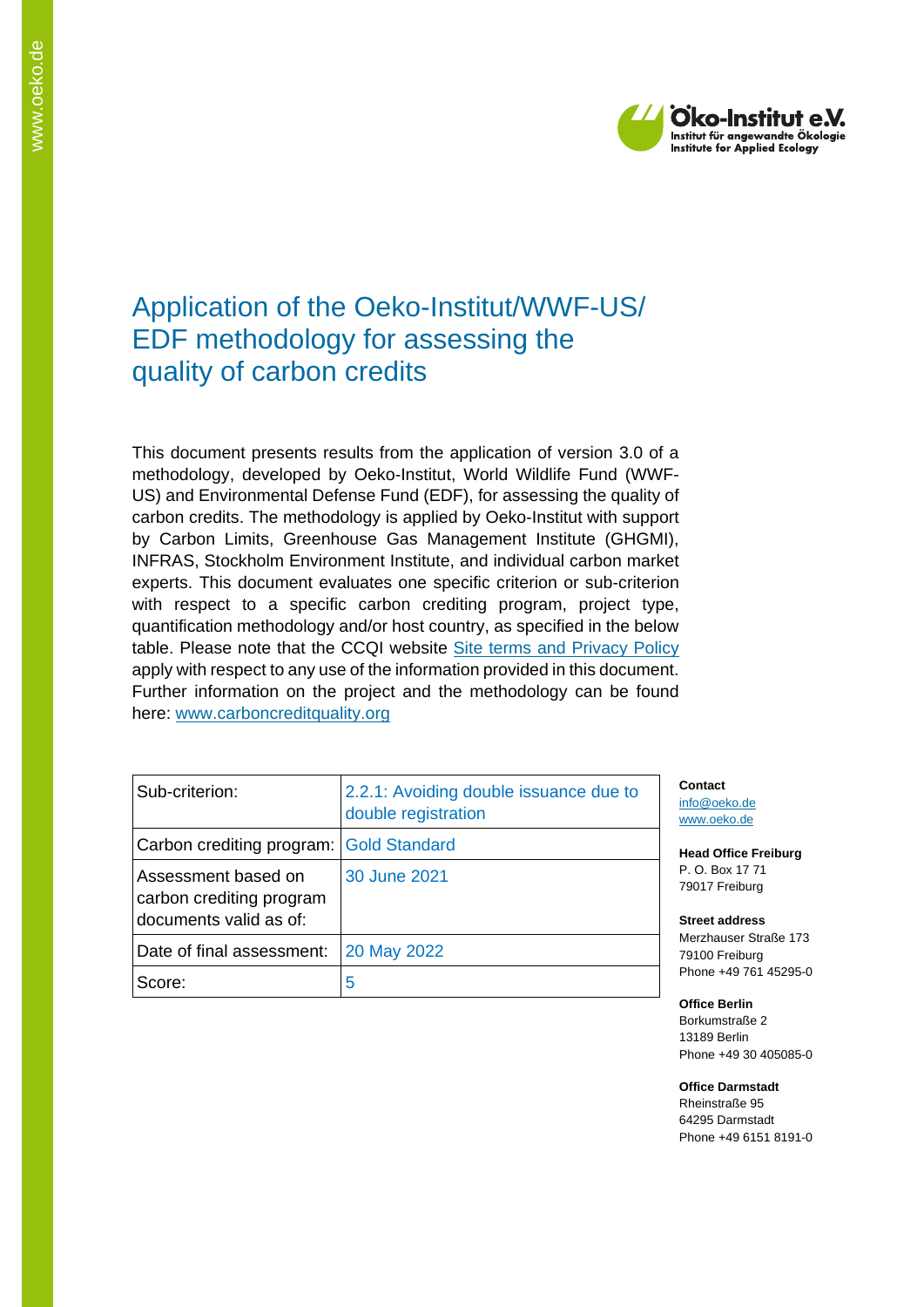# **Assessment**

# **Indicator 2.2.1.1**

#### **Relevant scoring methodology provisions**

"The program has basic provisions in place which manage the transition of projects from one to another program and either avoids registration of the same project under two programs or, if double registration is permitted, has basic provisions in place to ensure that carbon credits for the same emission reductions or removals cannot be issued under the same program or must be cancelled under one program before they can be issued under another."

#### **Information sources considered**

- 1 Principles & Requirements Version 1.2 (October 2019), available at <https://globalgoals.goldstandard.org/101-par-principles-requirements/>
- 2 GHG emissions reduction & sequestration product requirements, version 2.0 (April 2021), available at [https://globalgoals.goldstandard.org/standards/501\\_V2.0\\_PR\\_GHG-Emissions-](https://globalgoals.goldstandard.org/standards/501_V2.0_PR_GHG-Emissions-Reductions-Sequestration.pdf)[Reductions-Sequestration.pdf](https://globalgoals.goldstandard.org/standards/501_V2.0_PR_GHG-Emissions-Reductions-Sequestration.pdf)

#### **Relevant carbon crediting program provisions**

- Provision 1 Source 1, section 3.1.1.c: "In order to avoid double counting the Project shall not be included in any other voluntary or compliance standards programme unless approved by Gold Standard (for example through dual certification). Also, if the Project Area overlaps with that of another Gold Standard or other voluntary or compliance standard programme of a similar nature, the project shall demonstrate that there is no double counting of impacts at design and performance certification (for example use of similar technology or practices through which the potential arises for double counting or misestimation of impacts amongst projects)."
- Provision 2 Source 2, Annex B, section 1.1.1: "Annex B Requirements & procedures to transition projects from other standards to Gold Standard for the Global Goals […] This annex provides the requirements and procedures for projects currently registered with other standards (e.g. CDM) to transition to GS4GG and to issue GSVERs or to convert emission reductions to GSVERs."
- Provision 2 Source 2, section 2.1.3: "The transition project, PoA/CPAs shall claim emission reductions of a given vintage only once and under one standard only. The project developer shall provide a declaration, in writing, in the monitoring report to state that the project developer has not or will not issue both a CER and a GSVER for the same vintage from a project that is registered under GS4GG."
- Provision 3 Source 2, section 2.2: "A CDM project, PoA/CPAs -- including those that are already registered with GS4GG for CER labelling -- seeking to transition to GS4GG to issue GSVERs, are not required to deregister from CDM.

Eligible CDM A/R projects are required to deregister from CDM to transition to GS4GG and issue GSVERs.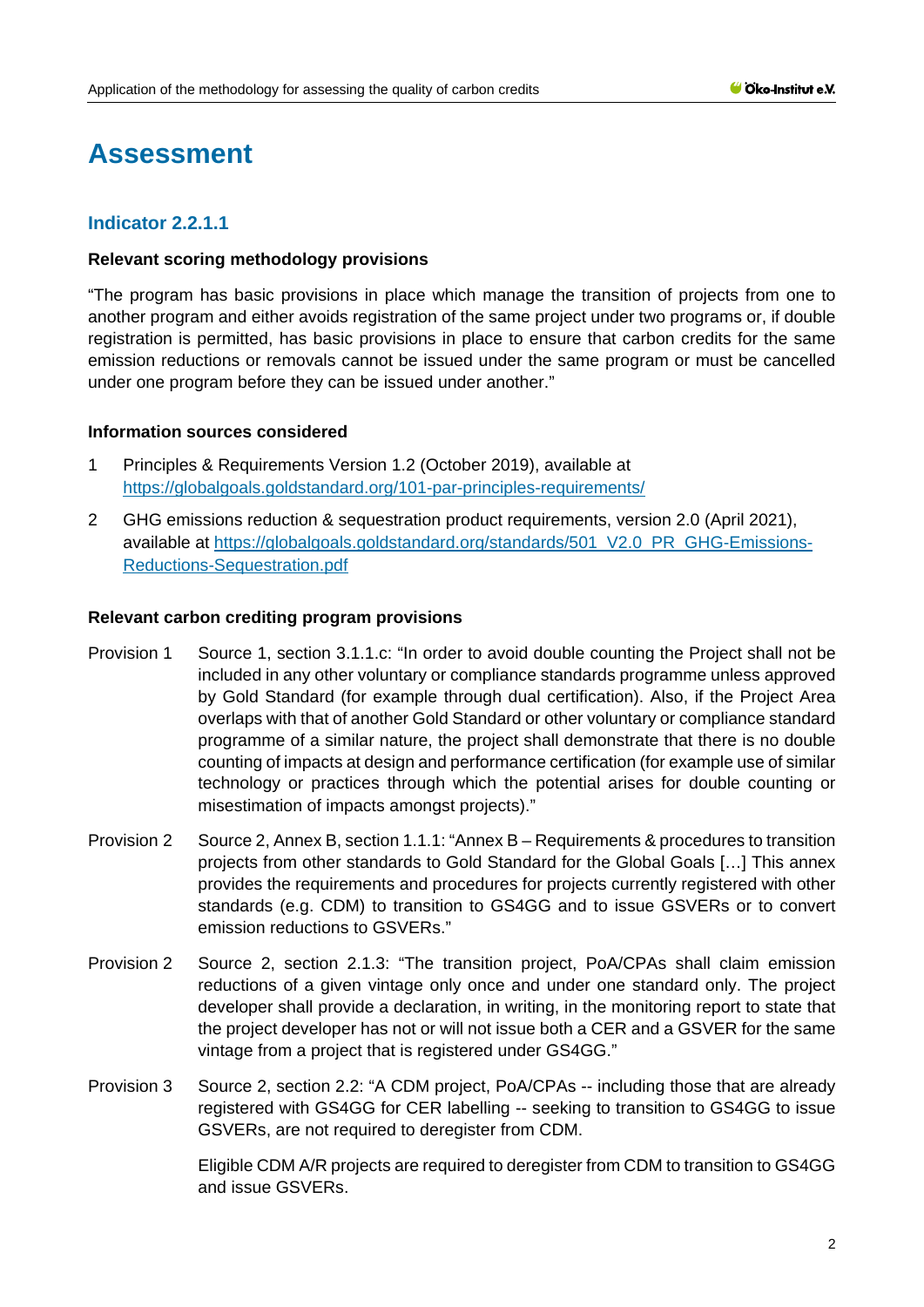A transition project, PoA/CPAs that is registered with a standard other than CDM will need to deregister the project and provide evidence to confirm deregistration to VVB before project submission for design review."

### **Assessment outcome**

Yes (2 Points).

# **Justification of assessment**

The above documentation specifies that the indicator is fulfilled.

# **Indicator 2.2.1.2**

# **Relevant scoring methodology provisions**

"The program also requires legal attestations from project owners which confirm that they have not and will not request issuance of carbon credits for emission reductions or removals from more than one program."

# **Information sources considered**

- 1 Terms and Conditions (April 2019), available at [https://globalgoals.goldstandard.org/standards/T-PreReview\\_V1.1-Terms\\_and\\_Conditions.pdf](https://globalgoals.goldstandard.org/standards/T-PreReview_V1.1-Terms_and_Conditions.pdf)
- 2 Principles & Requirements Version 1.2 (October 2019), available at <https://globalgoals.goldstandard.org/101-par-principles-requirements/>
- 3 The Gold Standard Foundation Registry Terms of Use (last updated November 2013) and Gold Standard Terms & Conditions (last updated May 2014), available at [https://www.goldstandard.org/sites/default/files/gold-standard-registry\\_tou\\_tcs.pdf](https://www.goldstandard.org/sites/default/files/gold-standard-registry_tou_tcs.pdf)
- 4 GHG emissions reduction & sequestration product requirements, version 2.0 (April 2021), available at [https://globalgoals.goldstandard.org/standards/501\\_V2.0\\_PR\\_GHG-Emissions-](https://globalgoals.goldstandard.org/standards/501_V2.0_PR_GHG-Emissions-Reductions-Sequestration.pdf)[Reductions-Sequestration.pdf](https://globalgoals.goldstandard.org/standards/501_V2.0_PR_GHG-Emissions-Reductions-Sequestration.pdf)

#### **Relevant carbon crediting program provisions**

- Provision 1 Source 1, section 2: "The following documents (together, the "Rules") are hereby incorporated by reference into these Terms and Conditions, as each may be updated from time to time in our sole discretion: 1. [Gold Standard for the Global Goals](https://www.goldstandard.org/project-developers/standard-documents)  [Requirements](https://www.goldstandard.org/project-developers/standard-documents) […]."
- Provision 2 Source 2, section 3.1.1.c: "In order to avoid double counting the Project shall not be included in any other voluntary or compliance standards programme unless approved by Gold Standard (for example through dual certification). Also, if the Project Area overlaps with that of another Gold Standard or other voluntary or compliance standard programme of a similar nature, the project shall demonstrate that there is no double counting of impacts at design and performance certification (for example use of similar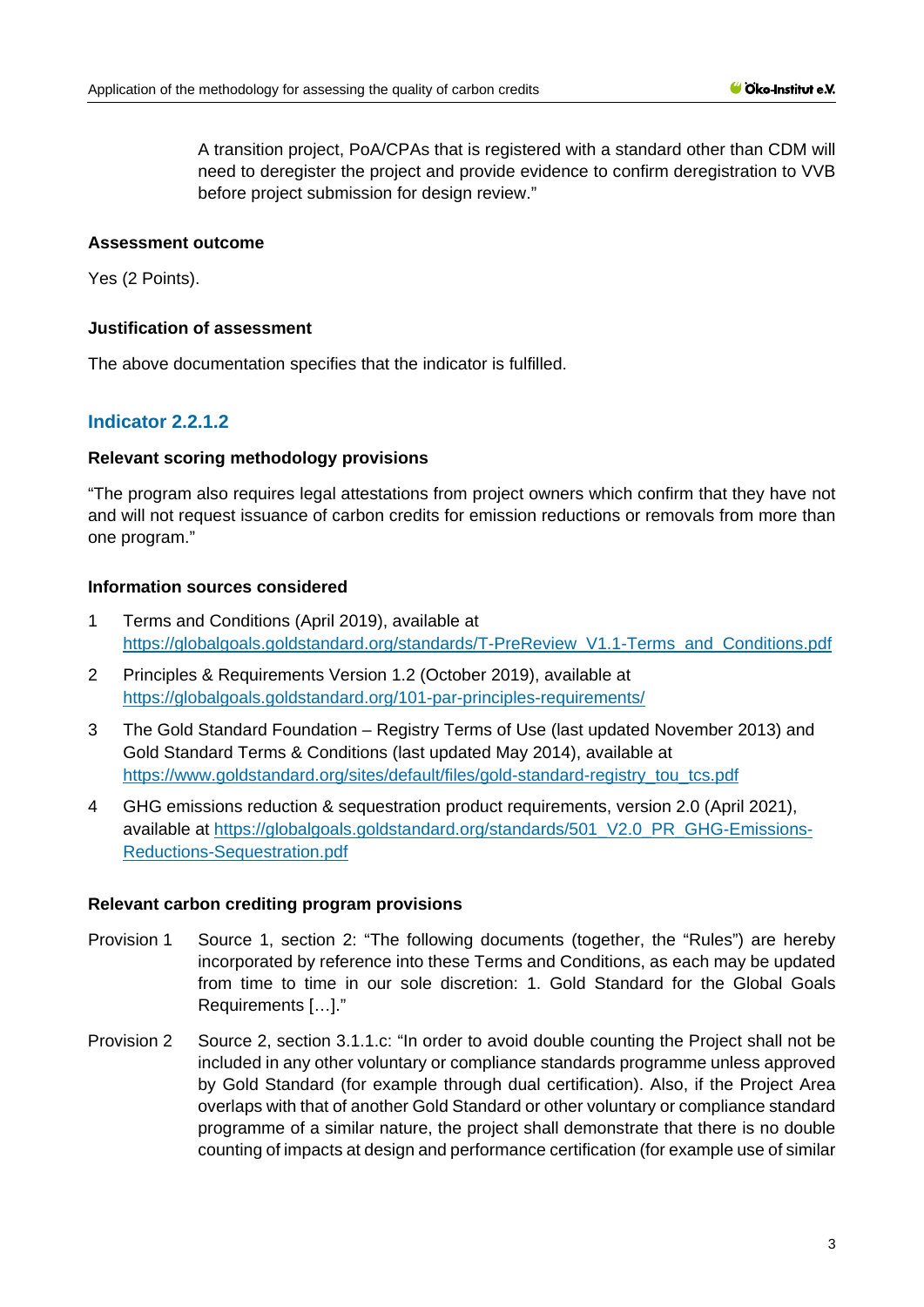technology or practices through which the potential arises for double counting or misestimation of impacts amongst projects)."

- Provision 3 Source 3, section 14.1.a: "Where relevant, the Account Holder warrants and represents that, from the date it enters The Gold Standard Registry or agrees to these Terms of Use (whichever is earlier): it has, and continues to have, (or if acting in the capacity as an Agent, the person or entity it represents has and continues to have) full legal and beneficial title to any Units listed by User in accordance with these Terms of Use and the underlying Environmental Benefits corresponding to such Units and it has not sold, transferred, assigned, licensed, disposed of, granted or otherwise created any interest or encumbrance in or agreed to sell, assign, license, dispose of, grant or otherwise create any interest or encumbrance in the Units or the underlying Environmental Benefits corresponding to such Units other than as contemplated under these Terms of Use."
- Provision 4 Source 4, section 2.1.3: "The transition project, PoA/CPAs shall claim emission reductions of a given vintage only once and under one standard only. The project developer shall provide a declaration, in writing, in the monitoring report to state that the project developer has not or will not issue both a CER and a GSVER for the same vintage from a project that is registered under GS4GG."

#### **Assessment outcome**

Yes (1 Point).

#### **Justification of assessment**

Project developers are required to sign the Terms and Conditions when submitting a project proposal. By signing this document, they also oblige themselves to follow the rules contained in Gold Standard's document on principles and requirements (Provision 1). The principles and requirements include the obligation not to include a project submitted under Gold standard in any other crediting program unless approved by Gold Standard (Provision 2). Furthermore, project developers need to hold an account with the registry of the program. With opening an account, account holders need to accept the Registry Terms of Use which includes the obligation not to make use of the issued credits under any other carbon crediting program (Provision 3). Additionally, project developers are required to provide a declaration in their monitoring report stating that they have not or will not request issuance of carbon credits for emission reductions or removals from other programs for transition projects (Provision 4).

#### **Indicator 2.2.1.3**

#### **Relevant scoring methodology provisions**

"The program also conducts checks, or requires validation and verification entities to verify, that already registered projects have not, and will not, be issued carbon credits in any other programs for emission reductions or removals for which the program is also issuing carbon credits (unless the credits have been cancelled under other programs prior to reissuance under the current program)."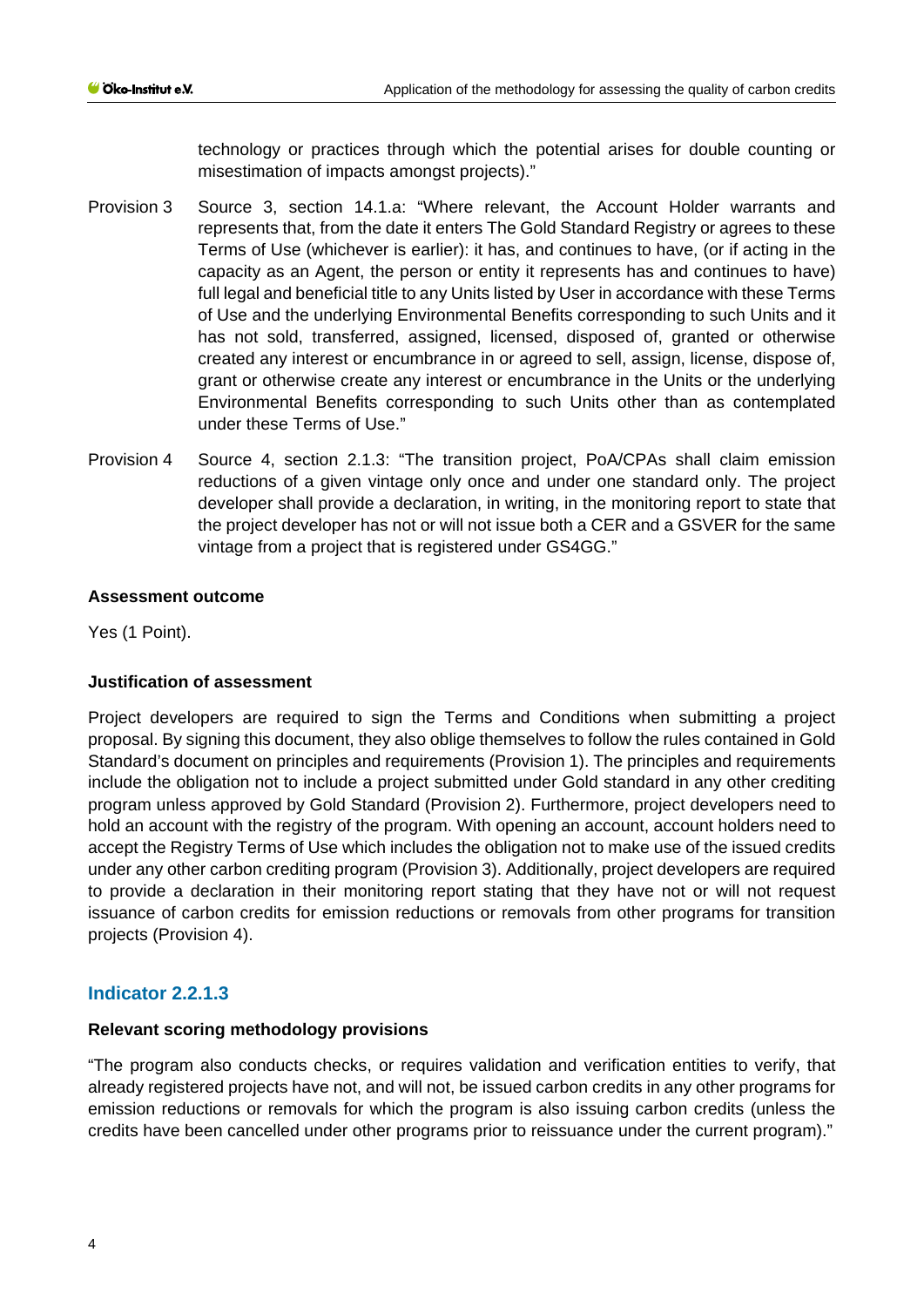#### **Information sources considered**

- 1 Safeguarding principles & requirements, version 1.2 (October 2019), available at [https://globalgoals.goldstandard.org/standards/103\\_V1.2\\_PAR\\_Safeguarding-Principles-](https://globalgoals.goldstandard.org/standards/103_V1.2_PAR_Safeguarding-Principles-Requirements.pdf)[Requirements.pdf](https://globalgoals.goldstandard.org/standards/103_V1.2_PAR_Safeguarding-Principles-Requirements.pdf)
- 2 Transition request form for projects, version 1.0 (2021), available at [https://globalgoals.goldstandard.org/standards/T-PreReview\\_V1.0-Transition-request-form](https://globalgoals.goldstandard.org/standards/T-PreReview_V1.0-Transition-request-form-project.docx)[project.docx](https://globalgoals.goldstandard.org/standards/T-PreReview_V1.0-Transition-request-form-project.docx)
- 3 Principles & Requirements Version 1.2 (October 2019), available at <https://globalgoals.goldstandard.org/101-par-principles-requirements/>

#### **Relevant carbon crediting program provisions**

- Provision 1 Source 1, section 2.1.3: "The transition project, PoA/CPAs shall claim emission reductions of a given vintage only once and under one standard only. The project developer shall provide a declaration, in writing, in the monitoring report to state that the project developer has not or will not issue both a CER and a GSVER for the same vintage from a project that is registered under GS4GG."
- Provision 2 Source 2: Declaration in transition request form: "The project Developer/Representative hereby acknowledges that project developer is aware that for a given vintage, a registered Gold Standard project can request the issuance of the emission reductions under only one standard/certification scheme. (applicable to all projects); […] confirms that the project developer/representative will make a declaration, in writing, in the monitoring report submitted to Gold Standard that (applicable to CDM PoA/CPAs) project will/has not issue both a CER/other compliance units under Paris Agreement and a GSVER for the same vintage."
- Provision 4 Source 3, section 5.1.14: "Validation includes a site visit by a VVB who assesses the up-front design and monitoring plan for a Project against applicable Requirements. This includes Validation of: (a) The Project Documentation including the Project Design Document and Monitoring & Reporting Plan, including any updates to the Key Project Information after Listed Status has achieved. (b) Any supporting document and evidence to demonstrate conformity to all applicable Gold Standard Requirements."
- Provision 5 Source 3, section 3.1.1: "In order to avoid double counting the Project shall not be included in any other voluntary or compliance standards programme unless approved by Gold Standard (for example through dual certification)."

#### **Assessment outcome**

Yes (1 Point).

#### **Justification of assessment**

The program requires project developers of transition projects to declare that they are not requesting issuance of credits for the same project under other programs (Provisions 1 and 2). The transition request template (Source 2) specifies the approval procedure for transition of a project to Gold